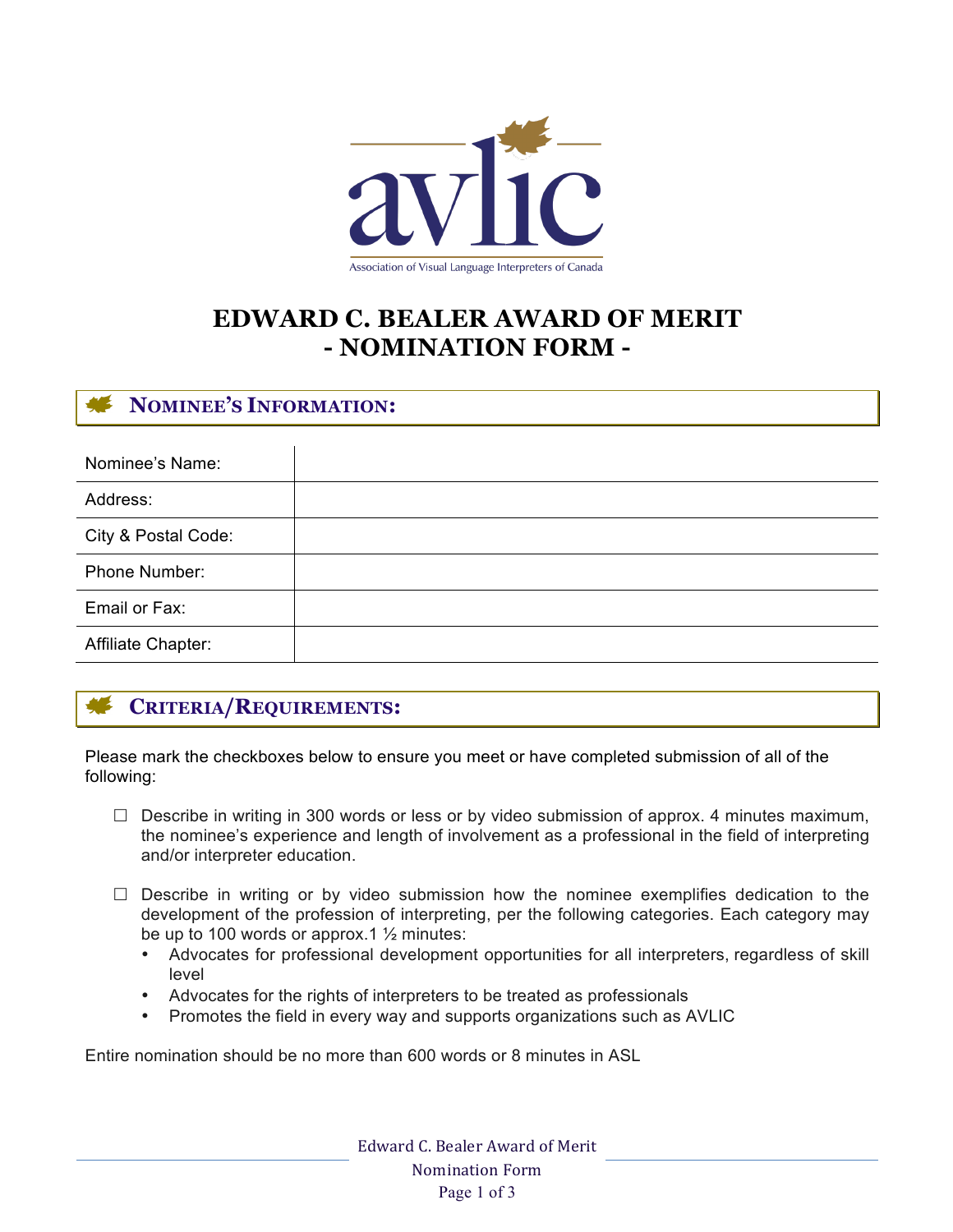# **SUBMISSION DETAILS:**

The deadline for applications is **April 30th** on even-numbered years**.** The AVLIC Office must receive all aspects of the application by this deadline.

Please submit the remaining application requirements by ONE of the methods outlined below:

#### **Submission by Mail – English or ASL Nomination**

A print copy of the English documents, or a copy of the ASL Video on DVD can be mail to:

AVLIC ATTN: Edward C. Bealer Award of Merit 105- 39012 Discovery Way Squamish, BC, V8B 0E5

### **Submission by E-mail – English Nomination Only**

An electronic copy of all English documents can be emailed to:

TO: avlic@avlic.ca SUBJECT: Edward C. Bealer Award of Merit Nomination – Applicant's Name

### **Submission by E-mail – ASL Nomination option 1**

A link to the ASL video can be uploaded to YouTube, Vimeo or other such online video viewer and emailed to:

TO: avlic@avlic.ca FOLDER TITLE: Edward C Bealer Award – Applicant's Name

- to learn how to create a YouTube account, visit: http://support.google.com/youtube/bin/topic.py?hl=en&topic=16546
- to learn how to mark your video as *unlisted* (only people who know the link can view it. It will not appear on any YouTube public spaces.), visit: http://support.google.com/youtube/bin/answer.py?hl=en&answer=181547

#### **Submission by E-mail – ASL Nomination option 2**

An electronic copy of ASL video can be uploaded to Dropbox.com and shared with:

TO: avlic@avlic.ca FOLDER TITLE: Edward C Bealer Award – Applicant's Name

#### **Submission by Fax – English Nomination Only**

A print copy of all English documents can be faxed to:

1-604-567-8502

Edward C. Bealer Award of Merit Nomination Form Page 2 of 3